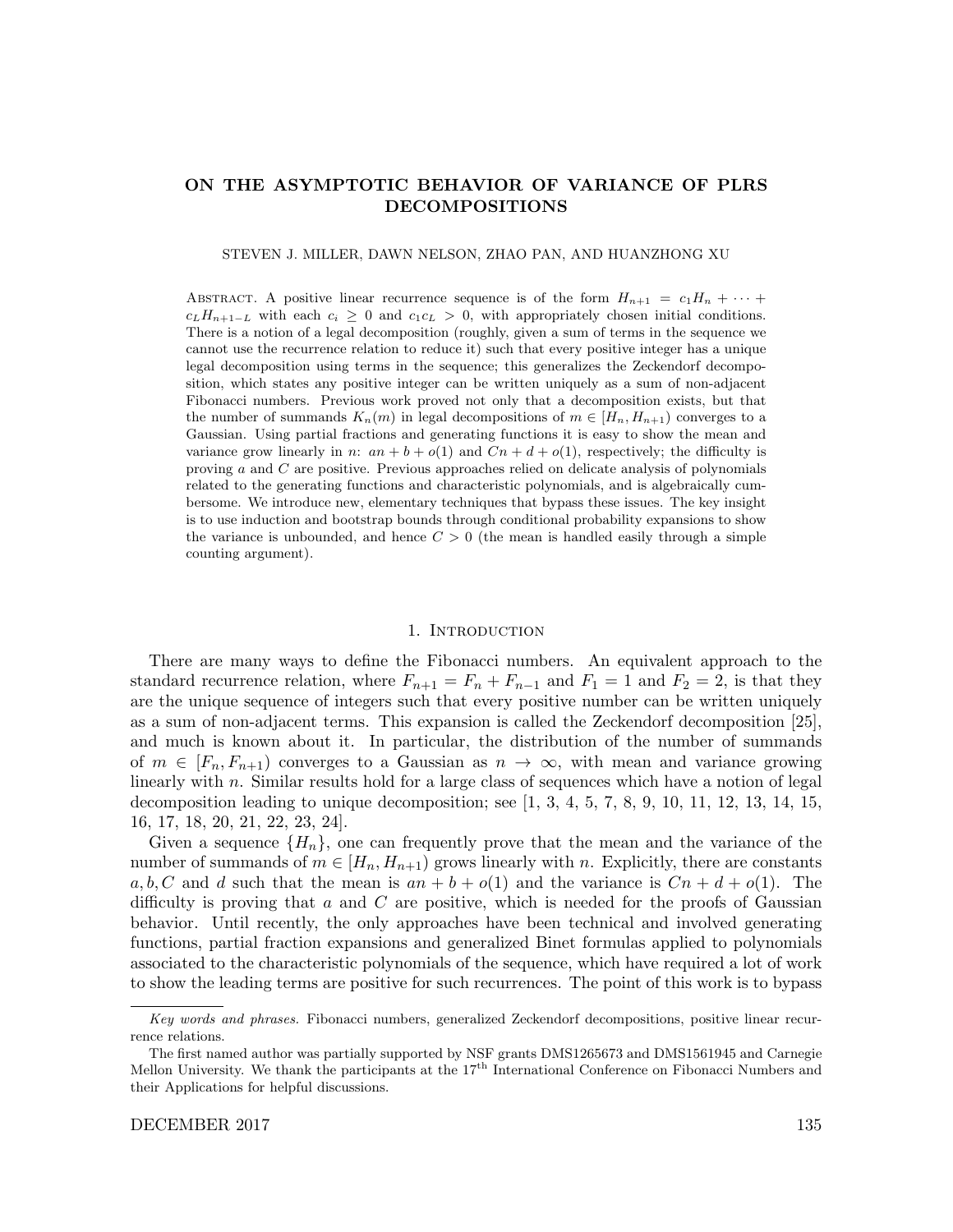these arguments through elementary counting. We concentrate on positive linear recurrence sequences (defined below) to highlight the main ideas of the method; with additional work these arguments can be extended to more general sequences (see [6]). In addition to the arguments below, one can also obtain similar results (though not as elementarily) through Markov chains [2] or through an analysis of two dimensional recurrences [19].

Definition 1.1. A sequence  ${H_n}_{n=1}^{\infty}$  of positive integers is a **Positive Linear Recurrence** Sequence (PLRS) if the following properties hold.

(1) Recurrence relation: There are non-negative integers  $L, c_1, \ldots, c_L$  such that

$$
H_{n+1} = c_1 H_n + \cdots + c_L H_{n+1-L},
$$

with  $L, c_1$  and  $c_L$  positive.

(2) Initial conditions:  $H_1 = 1$ , and for  $1 \le n \le L$  we have

$$
H_{n+1} = c_1 H_n + c_2 H_{n-1} + \cdots + c_n H_1 + 1.
$$

We define the **size** of  $\{H_n\}$  to be  $c_1 + \cdots + c_L$  and the **length** of  $\{H_n\}$  to be L.

**Definition 1.2.** Let  $\{H_n\}$  be a PLRS. A decomposition  $\sum_{i=1}^{m} a_i H_{m+1-i}$  of a positive integer  $\omega$  (and the sequence  $\{a_i\}_{i=1}^m$ ) is **legal** if  $a_1 > 0$ , the other  $\overline{a_i} \geq 0$ , and one of the following two conditions holds.

- Condition 1: We have  $m < L$  and  $a_i = c_i$  for  $1 \leq i \leq m$ .
- Condition 2: There exists  $s \in \{1, \ldots, L\}$  such that

$$
a_1 = c_1, a_2 = c_2, \ldots, a_{s-1} = c_{s-1} \text{ and } a_s < c_s,
$$

and  ${b_i}_{i=1}^{m-s}$  (with  $b_i = a_{s+i}$ ) is legal.

If  $\sum_{i=1}^{m} a_i H_{m+1-i}$  is a legal decomposition of  $\omega$ , we define the **number of summands** (of this decomposition of  $\omega$ ) to be  $a_1 + \cdots + a_m$ .

Furthermore, we define two types of blocks, where a **block** is a nonempty ordered subset of the coefficients  $[a_i, a_{i+1}, \ldots, a_{i+j}]$  inclusive:

- a Type 1 block corresponds to Condition 1, and has length  $m < L$  and size  $a_i + \cdots +$  $a_{i+m-1},$
- a Type 2 block corresponds to Condition 2, and has length  $s \leq L$  and size  $a_i + \cdots +$  $a_{i+s-1}$ .

**Remark 1.3.** A Type 2 block has three key properties.

- A legal decomposition of  $\omega$  stays legal if a Type 2 block is inserted (between Type 1 and/or 2 blocks) or removed and indices are shifted appropriately.
- If we know the size of a Type 2 block, the block's content and its length are uniquely determined. So we can define a **length function**  $\ell(t)$  to be the length of a Type 2 block with size t.
- A Type 2 block always has nonnegative size and strictly positive length. Specifically, consider a Type 2 block with size 0. Then, in Condition 2, we always have  $a_1 = 0 < c_1$ , so  $s = 1$ . Thus a Type 2 block with size 0 has length 1. In other words,  $\ell(0) = 1$  holds for all PLRS.

If a legal decomposition contains a Type 1 block, then it must be the last block. Thus any legal decomposition contains at most one Type 1 block. A Type 1 block, according to Condition 1, always has positive size and positive length.

The following two examples clarify the above.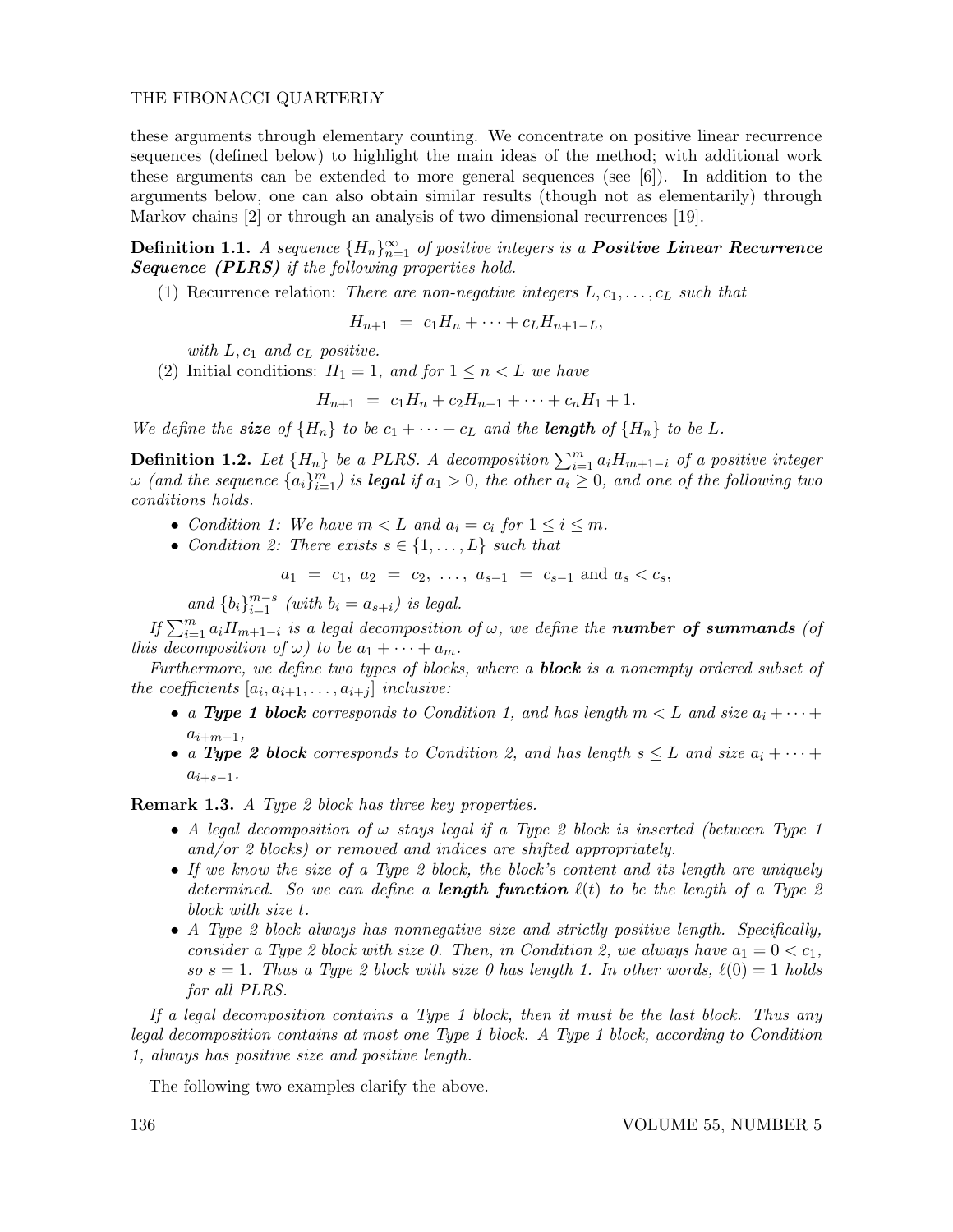Example 1.4. The Fibonacci Sequence (size 2 and length 2).

Type 1 block:  $[1]$ . Type 2 blocks: [0], [1 0]. An example of a legal decomposition:  $F_5 + F_3 + F_1$  with block representation: [1 0] [1 0] [1]. After removing the second to last block, the new block representation is  $\left[1\ 0\right]\left[1\right]$ . The resulting legal decomposition is  $F_3 + F_1$ .

**Example 1.5. PLRS sequence**  $H_n = 2H_{n-1} + 2H_{n-2} + 0 + 2H_{n-4}$  (size 6 and length 4). Type 1 blocks: [2], [2 2], [2 2 0].

Type 2 blocks: [0], [1], [2 0], [2 1], [2 2 0 0], [2 2 0 1].

An example of a legal decomposition:  $H_7 + 2H_4 + H_1$  with block representation: [1] [0] [0]  $[2 0] [0] [1].$ 

After removing the second to last block, the new block representation is  $[1]$   $[0]$   $[0]$   $[2$   $0]$   $[1]$ . The resulting legal decomposition is  $H_6 + 2H_3 + H_1$ .

Before we state our main result we first set some notation.

**Definition 1.6.** Let  $\{H_n\}$  be a Positive Linear Recurrence Sequence. For each n, let the discrete outcome space  $\Omega_n$  be the set of legal decompositions of integers in  $(H_n, H_{n+1})$ . By the Generalized Zeckendorf Theorem (see for example [22]) every integer has a unique legal decomposition, so  $|\Omega_n| = H_{n+1} - H_n$ . Define the probability measure on subsets of  $\Omega_n$  by

$$
\mathbb{P}_n(A) = \sum_{\substack{\omega \in A \\ \omega \in \Omega_n}} \frac{1}{H_{n+1} - H_n}, \quad A \subset \Omega_n;
$$

thus each of the  $H_{n+1} - H_n$  legal decompositions is weighted equally. We define the random variable  $K_n$  by setting  $K_n(\omega)$  equal to the number of summands of  $\omega \in \Omega_n$ . When  $n > 2L$  (so there are at least three blocks) we define the random variable  $Z_n$  by setting  $Z_n(\omega)$  equal to the size of the second to last block of  $\omega \in \Omega_n$ . Note that the second to last block must be a Type 2 block. Finally, we define the random variable  $L_n$  by setting  $L_n(\omega)$  equal to the length of the second to last block of  $\omega \in \Omega_n$ ; i.e.,  $L_n(\omega) = \ell(Z_n(\omega)).$ 

As remarked above, previous work has shown that  $\mathbb{E}[K_n] = an + b + f(n)$  where  $a > 0$  and  $f(n) = o(1)$ ; this can be proved through very simple counting arguments (see [6]). While it is also known that  $Var[K_n] = Cn + d + o(1)$ , previous approaches could not easily show  $C \neq 0$ . We elementarily prove  $C > 0$  by giving a positive lower bound c for it.

**Theorem 1.7.** Let  $\{H_n\}$  be a positive linear recurrence sequence with size S and length L. Then there is a  $c > 0$  such that  $\text{Var}[K_n] \geq cn$  for all  $n > L$ .

We sketch the proof. We can remove the second to last block of a legal decomposition to get a shorter legal decomposition, forming relations between longer legal decompositions and shorter legal decompositions. We then use strong induction and conditional probabilities to prove the theorem.

**Remark 1.8.** As it is known that  $Var[K_n] = Cn + d + o(1)$ , to prove that  $C > 0$  it would suffice to show  $\lim_{n\to\infty} \text{Var}[K_n]$  diverges to infinity. Unfortunately the only elementary proofs we could find of this also establish the correct growth rate; we would be very interested in seeing an approach that yielded (for example)  $\text{Var}[K_n] \gg \log n$  (which would then immediately improve to implying  $C > 0$ ).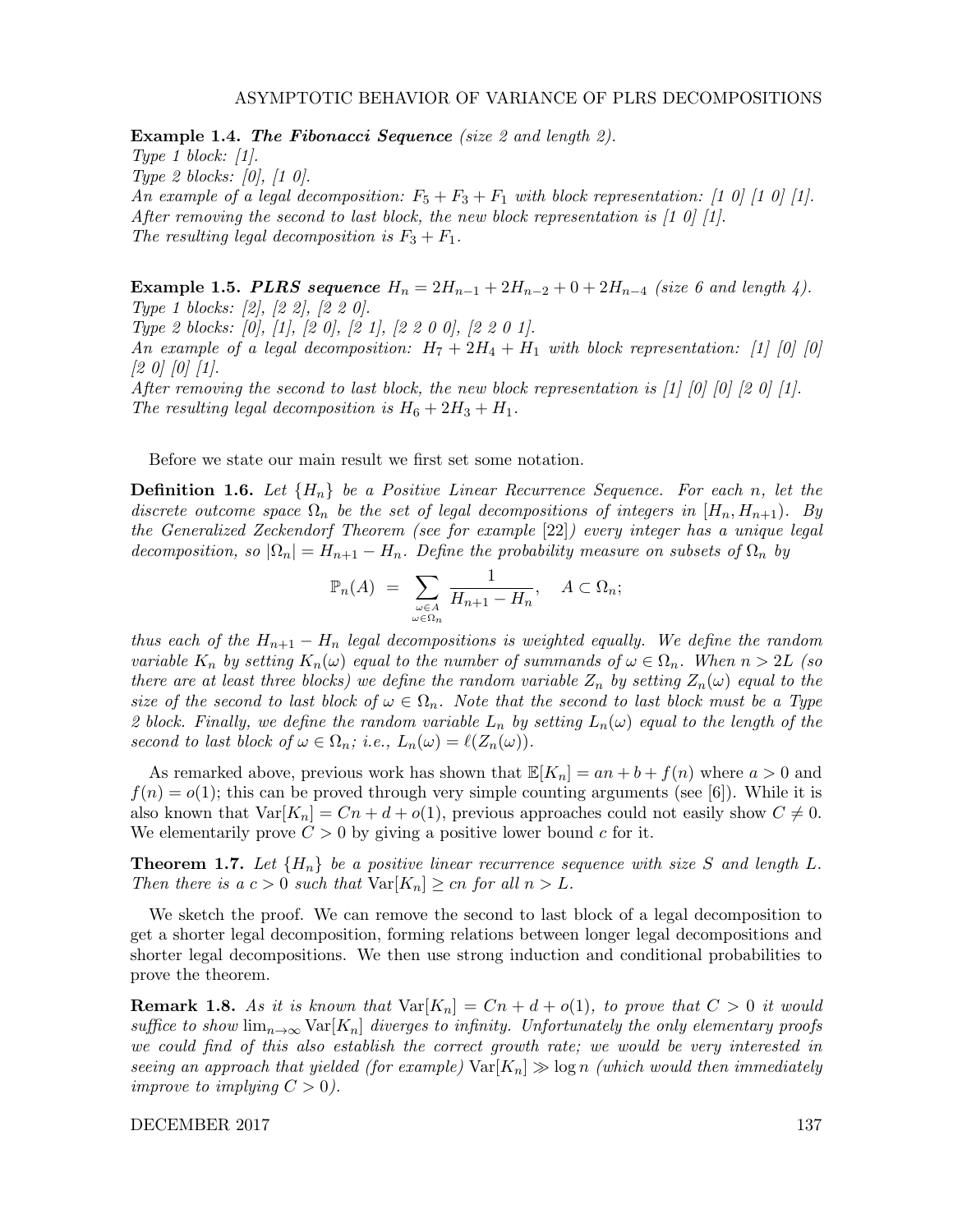### 2. Lemmas derived from Expectation

We first determine a relationship between  $K_n$  and  $Z_n$ . Then, with the help of  $\mathbb{E}[K_n] =$  $an + b + f(n)$ , we explain how to explicitly determine the positive lower bound c. In the arguments below note  $\ell(t)$  and  $H_{n+1} - H_n$  are increasing respectively with t and n.

**Lemma 2.1.** Let  $n > 2L$ . For all  $0 \le t < S$ , we define  $S_t := \{ \omega \in \Omega_n | Z_n(\omega) = t \}$ , and  $h_t(\omega)$  to be the decomposition after removing the second to last block of  $\omega$ . (When we remove the second to last block with size t, we completely remove that block from  $\omega$  and shift all the indices to the left of that block by  $\ell(t)$ .) When we remove the second to last block (a Type 2 block) from  $\omega$ , then  $h_t(\omega)$  is legal and  $h_t$  is a bijection between  $S_t$  and  $\Omega_{n-\ell(t)}$ .

*Proof.* Let  $\omega \in \Omega_n$  be arbitrary and consider  $h_t(\omega)$ . Since the block we remove has size t and thus length  $\ell(t)$ ,  $h_t(\omega)$  must be in  $\Omega_{n-\ell(t)}$ .

Next, consider  $\omega, \omega' \in S_t$ , such that  $h_t(\omega) = h_t(\omega')$ . As the size determines the composition for Type 2 blocks, we are removing the same block at the same position for  $\omega, \omega'$ . This implies  $\omega = \omega'.$ 

Finally, for any  $\omega \in \Omega_{n-\ell(t)}$ , if we insert the size t type 2 block before its last block, we get a legal decomposition in  $\Omega_n$ . Thus  $h_t$  is surjective.

Therefore,  $h_t$  is a bijection between  $S_t$  and  $\Omega_{n-\ell(t)}$ .

Corollary 2.2. We have

$$
\mathbb{P}[Z_n = t] = \frac{|S_t|}{|\Omega_n|} = \frac{|\Omega_{n-\ell(t)}|}{|\Omega_n|} = \frac{H_{n-\ell(t)+1} - H_{n-\ell(t)}}{H_{n+1} - H_n}.
$$

Remark 2.3. As

$$
\mathbb{P}[Z_n = 0] \ge \mathbb{P}[Z_n = 1] \ge \cdots \ge \mathbb{P}[Z_n = S - 1]
$$
\n(2.1)

and the sum of these S terms is 1, we have

$$
\mathbb{P}[Z_n = 0] \ge \frac{1}{S},\tag{2.2}
$$

(which is the consequence we need below).

For an arbitrary  $\omega \in S_t$ , the second to last block has size  $Z_n = t$ , and the remaining blocks form a legal decomposition in  $\Omega_{n-\ell(t)}$  with size  $K_{n-\ell(t)}(h_t(\omega))$ , so  $K_n(\omega) = K_{n-\ell(t)}(h_t(\omega)) + t$ . Since  $h$  is a bijection, we have the following two equations:

$$
\mathbb{E}[K_n|Z_n = t] = \mathbb{E}[K_{n-\ell(t)} + t] \n= a(n - \ell(t)) + b + f(n - \ell(t)) + t,
$$
\n(2.3)

and

$$
\mathbb{E}[K_n^2|Z_n = t] = \mathbb{E}[(K_{n-\ell(t)} + t)^2]
$$
  
\n
$$
= \mathbb{E}[K_{n-\ell(t)}^2 + 2tK_{n-\ell(t)} + t^2]
$$
  
\n
$$
= \mathbb{E}[K_{n-\ell(t)}^2] + 2t\mathbb{E}[K_{n-\ell(t)}] + t^2
$$
  
\n
$$
= \mathbb{E}[K_{n-\ell(t)}^2] + 2t[a(n-\ell(t)) + b + f(n-\ell(t))] + t^2.
$$
\n(2.4)

138 VOLUME 55, NUMBER 5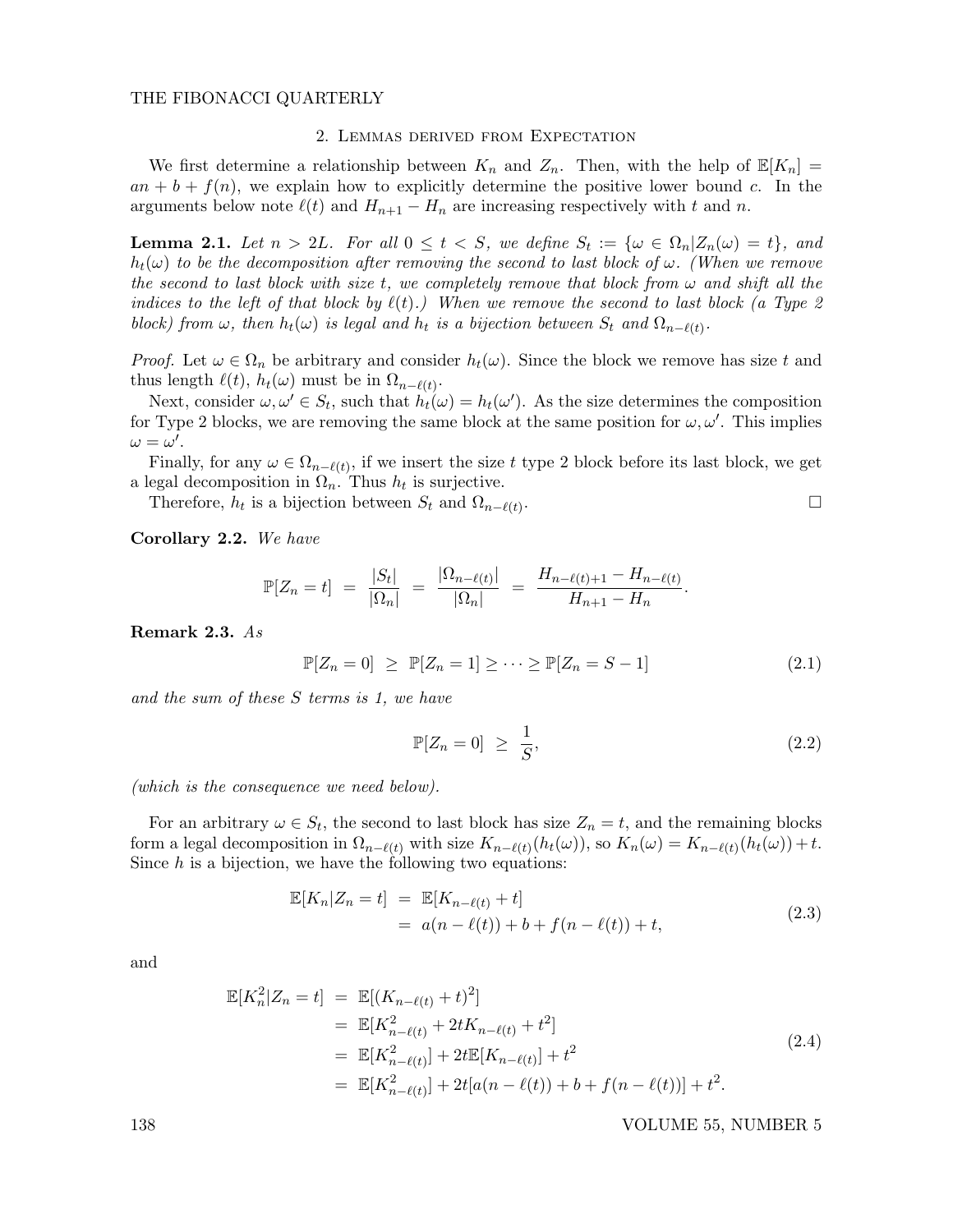Furthermore, by (2.3) we have

$$
\mathbb{E}[K_n] = \sum_{t=0}^{S-1} \mathbb{P}[Z_n = t] \cdot \mathbb{E}[K_n | Z_n = t]
$$
  
= 
$$
\sum_{t=0}^{S-1} \mathbb{P}[Z_n = t] \cdot [a(n - \ell(t)) + b + f(n - \ell(t)) + t]
$$
  
= 
$$
an + b + \sum_{t=0}^{S-1} \mathbb{P}[Z_n = t] \cdot [t + f(n - \ell(t)) - a\ell(t)]
$$
  
= 
$$
an + b + f(n),
$$
 (2.5)

where the last equality comes from the definition of  $f(n)$ .

If we set  $Y_n(\omega) := Z_n(\omega) + f(n - L_n(\omega)) - a_n(\omega)$ , then we have

$$
\mathbb{E}[Y_n] = \sum_{t=0}^{S-1} \mathbb{P}[Z_n = t] \cdot [t + f(n - \ell(t)) - a\ell(t)] = f(n). \tag{2.6}
$$

Now that we have  $\mathbb{E}[Y_n]$ , we use it to estimate  $\text{Var}[Y_n]$ .

Lemma 2.4. For n sufficiently large we have

$$
\text{Var}[Y_n] \ > \ \frac{a^2}{2S}.\tag{2.7}
$$

*Proof.* First, for all  $n > 2L$  we have

$$
\begin{split} \text{Var}[Y_n] &= \mathbb{E}[Y_n^2] - (\mathbb{E}[Y_n])^2 \\ &= \left( \mathbb{E}[(Z_n - aL_n + f(n - L_n))^2] \right) - (f(n))^2 \\ &= \left( \mathbb{E}[(Z_n - aL_n)^2] + \mathbb{E}[2(Z_n - aL_n) \cdot f(n - L_n)] + \mathbb{E}[f(n - L_n)^2] \right) - (f(n))^2 \,. \end{split}
$$

Note that  $Z_n - aL_n$  is bounded since  $-aL \le Z_n - aL_n \le S$  for all  $n > 2L$ . Also we know  $f(n) = o(1)$ , so  $f(n - L_n) = o(1)$  since  $L_n \leq L$ . Hence the following three limits are all zero:

$$
\lim_{n \to \infty} \mathbb{E}[2(Z_n - aL_n) \cdot f(n - L_n)] = \lim_{n \to \infty} \mathbb{E}[f(n - L_n)^2] = \lim_{n \to \infty} (f(n))^2 = 0.
$$
 (2.8)

Further, we know

$$
\text{Var}[Y_n] - \mathbb{E}[(Z_n - a_n)^2] = \mathbb{E}[2(Z_n - a_n) \cdot f(n - L_n)] + \mathbb{E}[f(n - L_n)^2] - (f(n))^2, \quad (2.9)
$$

so

$$
\lim_{n \to \infty} \left( \text{Var}[Y_n] - \mathbb{E}[(Z_n - aL_n)^2] \right) = 0. \tag{2.10}
$$

On the other hand, for all  $n > 2L$  we have

$$
\mathbb{E}[(Z_n - aL_n)^2] = \sum_{t=0}^{S-1} \mathbb{P}[Z_n = t] \cdot (t - a\ell(t))^2
$$
  
\n
$$
\geq \mathbb{P}[Z_n = 0] \cdot (0 - a\ell(0))^2
$$
  
\n
$$
\geq \frac{a^2}{S},
$$
\n(2.11)

where the last inequality follows from (2.2).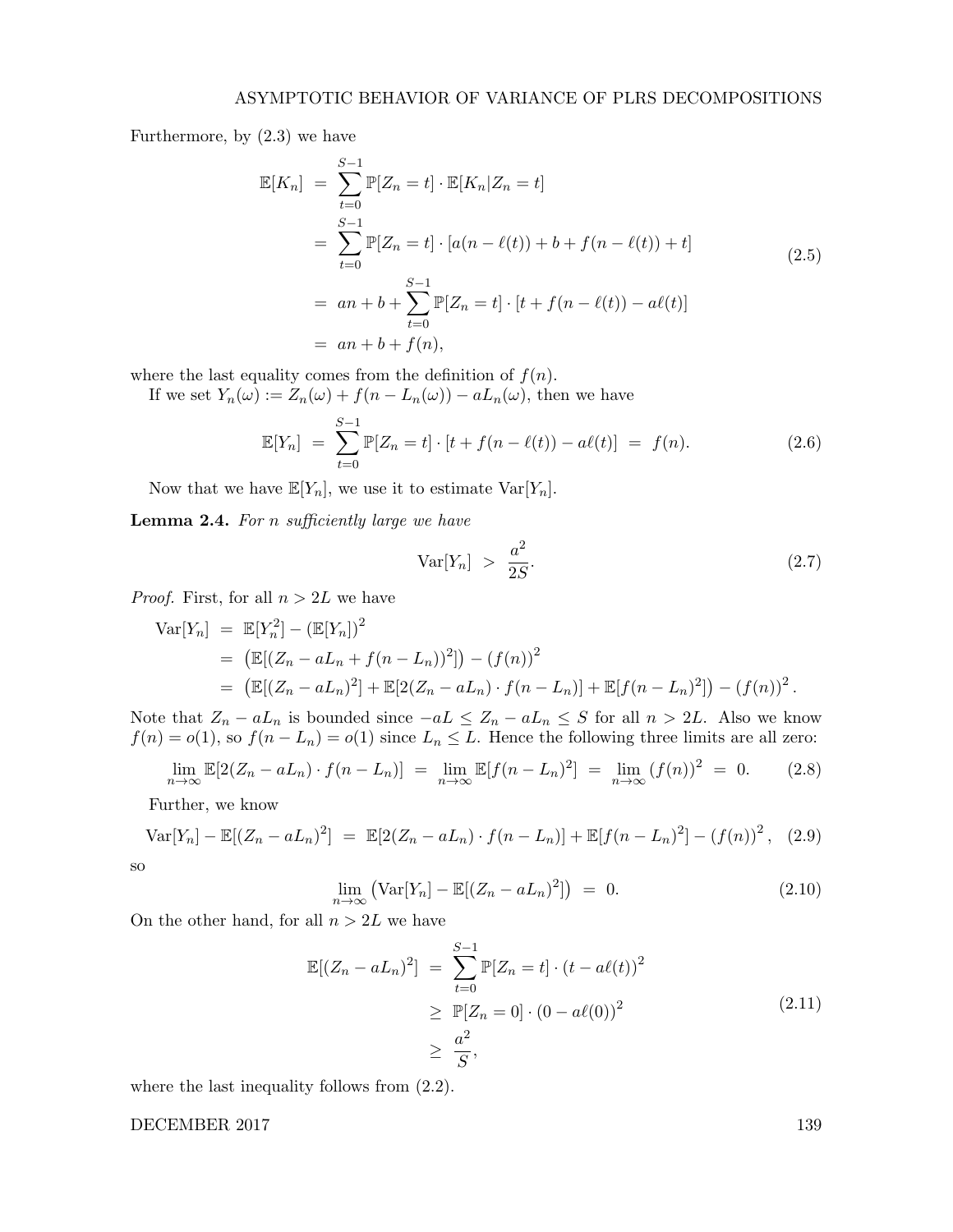By (2.10), we know there must exist  $N > 2L$  such that for all  $n > N$ ,

$$
\left| \text{Var}[Y_n] - \mathbb{E}[(Z_n - a_n)^2] \right| < \frac{a^2}{2S},\tag{2.12}
$$

so Var[Y<sub>n</sub>] –  $\mathbb{E}[(Z_n - aL_n)^2] > -\frac{a^2}{25}$  $\frac{a^2}{2S}$ . Then, by (2.11), we get  $Var[Y_n] > \frac{a^2}{2S}$  $\frac{a^2}{2S}$  for all  $n > N$ .  $\Box$ 

Finally, we choose  $c$ . Let

$$
c = \min\left\{\frac{\text{Var}[K_{L+1}]}{L+1}, \frac{\text{Var}[K_{L+2}]}{L+2}, \dots, \frac{\text{Var}[K_N]}{N}, \frac{a^2}{2SL}\right\},\tag{2.13}
$$

Where N is as determined in Lemma 2.4. For all  $n > L$ ,  $H_{n+1} - H_n > 1$ , so there are at least two integers in  $[H_n, H_{n+1})$ . Since the legal decomposition of  $H_n$  has only one summand while that of  $H_n + 1$  has two summands,  $Var[K_n]$  is nonzero when  $n > L$ . Hence,  $c > 0$ . In the next section we show  $\text{Var}[K_n] \geq cn$  for all  $n > L$ .

# 3. A lower bound for the Variance

We prove Theorem 1.7 by strong induction. While the algebra is long, the main idea is easily stated: we condition based on how many summands are in the second to last block, which must be a type 2 block, and then use conditional probability arguments (inputting results for the mean and smaller cases) to compute the desired quantities

*Proof.* The base cases  $n = L + 1, L + 2, ..., N$  are automatically true by the way we choose c. Hence, we only need to consider the cases when  $n > N$ . In the induction hypothesis, we assume  $\text{Var}[K_r] \geq cr$  for  $L < r < n$ . In the inductive step, we prove  $\text{Var}[K_n] \geq cn$  where  $n > N$ .

For  $L < r < n$ , we have  $\text{Var}[K_r] \geq cr$  and  $\mathbb{E}[K_r] = ar + b + f(r)$ , hence

$$
\mathbb{E}[K_r^2] = \text{Var}[K_r] + (\mathbb{E}[K_r])^2
$$
  
\n
$$
\geq cr + (ar + b + f(r))^2
$$
  
\n
$$
= cr + a^2r^2 + b^2 + (f(r))^2 + 2arb + 2arf(r) + 2bf(r).
$$
\n(3.1)

By  $(2.4)$ , we have

$$
\mathbb{E}[K_n^2] = \sum_{t=0}^{S-1} \mathbb{P}[Z_n = t] \cdot \mathbb{E}[K_n^2 | Z_n = t]
$$
  
= 
$$
\sum_{t=0}^{S-1} \mathbb{P}[Z_n = t] \cdot \left( \mathbb{E}[K_{n-\ell(t)}^2] + 2t[a(n-\ell(t)) + b + f(n-\ell(t))] + t^2 \right).
$$

Note we only need to consider  $n > N > 2L$ , so  $n > n - \ell(t) \ge n - L > L$  for all  $0 \le t \le S - 1$ . Hence, by  $(3.1)$ ,

$$
\mathbb{E}[K_{n-\ell(t)}^2] \ge c(n-\ell(t)) + a^2(n-\ell(t))^2 + b^2 + [f(n-\ell(t))]^2 + 2a(n-\ell(t))b + 2a(n-\ell(t))f(n-\ell(t)) + 2bf(n-\ell(t)).
$$

After we replace  $\mathbb{E}[K_{n-\ell(t)}^2]$  in the conditional expectation  $\mathbb{E}[K_n^2|Z_n = t]$  with this lower bound, any term either does not depend on t or can be combined with other terms to form  $(t + f(n \ell(t)$  –  $a\ell(t)$ . The final equation will then have two parts, one of which does not depend on

140 VOLUME 55, NUMBER 5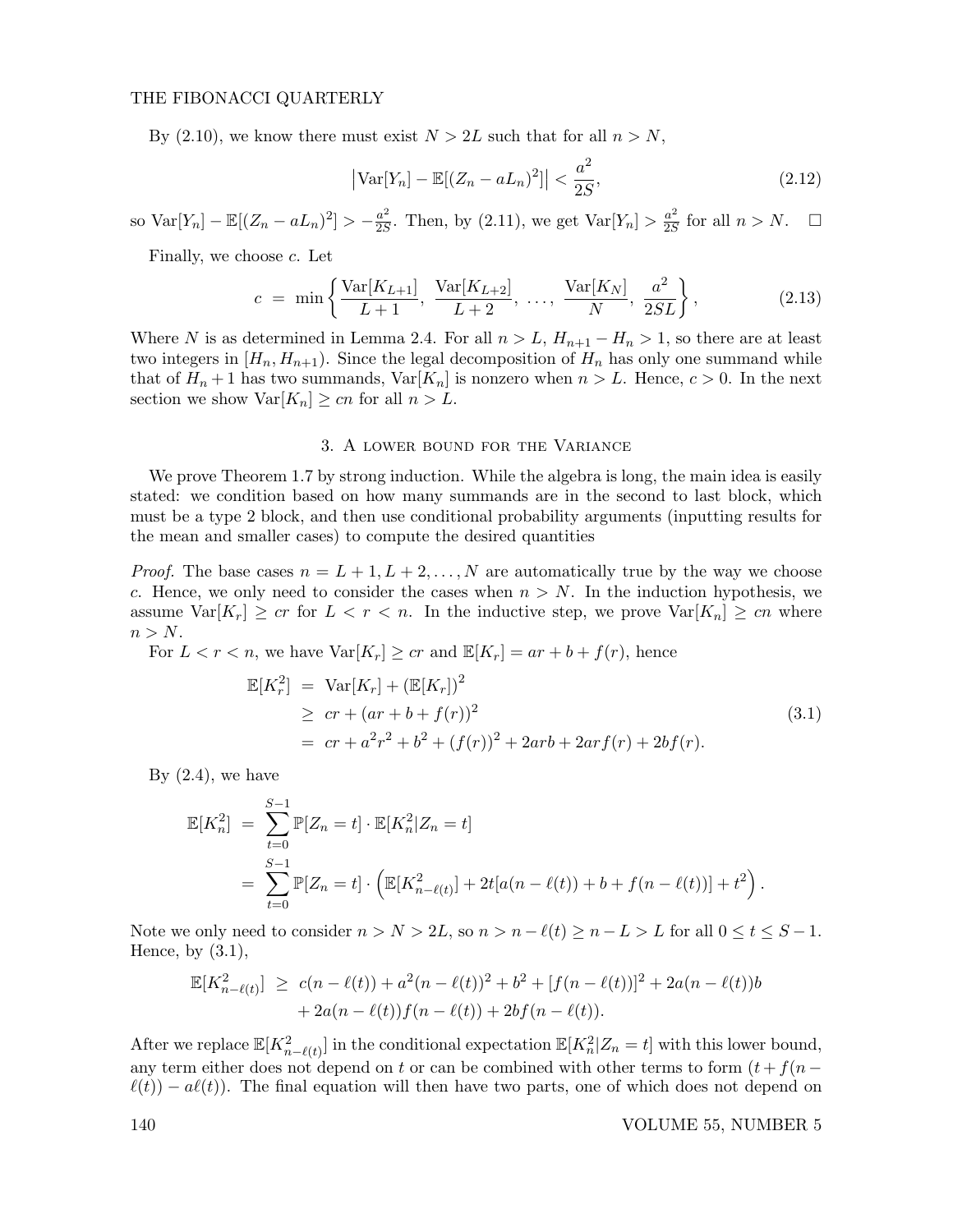t, while the other can be written in the form of  $Z_n + f(n - L_n) - aL_n$ , which is exactly  $Y_n$ . We find

$$
\mathbb{E}[K_n^2] \geq \sum_{t=0}^{S-1} \mathbb{P}[Z_n = t] \cdot \left[ c(n - \ell(t)) + a^2(n - \ell(t))^2 + b^2 + [f(n - \ell(t))]^2 + 2a(n - \ell(t))b + 2a(n - \ell(t))f(n - \ell(t)) + 2bf(n - \ell(t)) + 2t[a(n - \ell(t)) + b + f(n - \ell(t))] + t^2 \right]
$$
  
\n
$$
= \sum_{t=0}^{S-1} \mathbb{P}[Z_n = t] \cdot \left[ c(n - \ell(t)) + a^2(n - \ell(t))^2 + b^2 + [f(n - \ell(t))]^2 + 2a(n - \ell(t))b + 2a(n - \ell(t))f(n - \ell(t)) + 2bf(n - \ell(t)) + [2tan - 2ta\ell(t) + 2tb + 2tf(n - \ell(t))] + t^2 \right]
$$
  
\n
$$
= (an + b)^2 + cn + \sum_{t=0}^{S-1} \mathbb{P}[Z_n = t] \cdot \left[ -c\ell(t) - 2a^2n\ell(t) + a^2(\ell(t))^2 + [f(n - \ell(t))]^2 - 2a\ell(t)b + 2an\lceil (n - \ell(t)) \rceil + 2ab \right]
$$
  
\n
$$
+ 2tf(n - \ell(t)) + t^2 \right]
$$
  
\n
$$
= (an + b)^2 + cn + \sum_{t=0}^{S-1} \mathbb{P}[Z_n = t] \cdot \left[ a^2(\ell(t))^2 + [f(n - \ell(t))]^2 + t^2 - 2a\ell(t)f(n - \ell(t)) - 2ta\ell(t) + 2ab \right]
$$
  
\n
$$
+ 2tf(n - \ell(t)) + 2an\lceil t + f(n - \ell(t)) \rceil + 2b(t + f(n - \ell(t))]^2 + t^2 - 2a\ell(t)f(n - \ell(t)) - 2ta\ell(t) + 2b \ell(t - \ell(t)) + 2bn\lceil (n - \ell(t)) \rceil + 2bn\lceil (n - \ell(t)) \rceil + 2bn\lceil (n - \ell(t)) \rceil + 2bn\lceil (n - \ell(t)) \rceil + 2bn\lceil (n - \ell(t)) \rceil + 2bn\lceil (n - \ell(t)) \rceil + 2bn\lceil (n - \ell(t)) \rceil + 2bn\lceil (n - \ell(t)) \r
$$

We already know 
$$
(\mathbb{E}[K_n])^2 = (an + b + f(n))^2 = (an + b)^2 + 2(an + b)f(n) + (f(n))^2
$$
, hence  
\n
$$
\text{Var}[K_n] - cn = \mathbb{E}[K_n^2] - (\mathbb{E}[K_n])^2 - cn
$$
\n
$$
\geq \mathbb{E}[(Z_n + f(n - L_n) - aL_n)^2] - c\mathbb{E}[L_n] - (f(n))^2
$$
\n
$$
= \mathbb{E}[Y_n^2] - c\mathbb{E}[L_n] - (\mathbb{E}[Y_n])^2
$$
\n
$$
= \text{Var}[Y_n] - c\mathbb{E}[L_n]
$$
\n
$$
\geq \text{Var}[Y_n] - cL
$$
\n
$$
\geq 0,
$$

where the last inequality comes from our definition of  $c$  and  $(2.7)$ .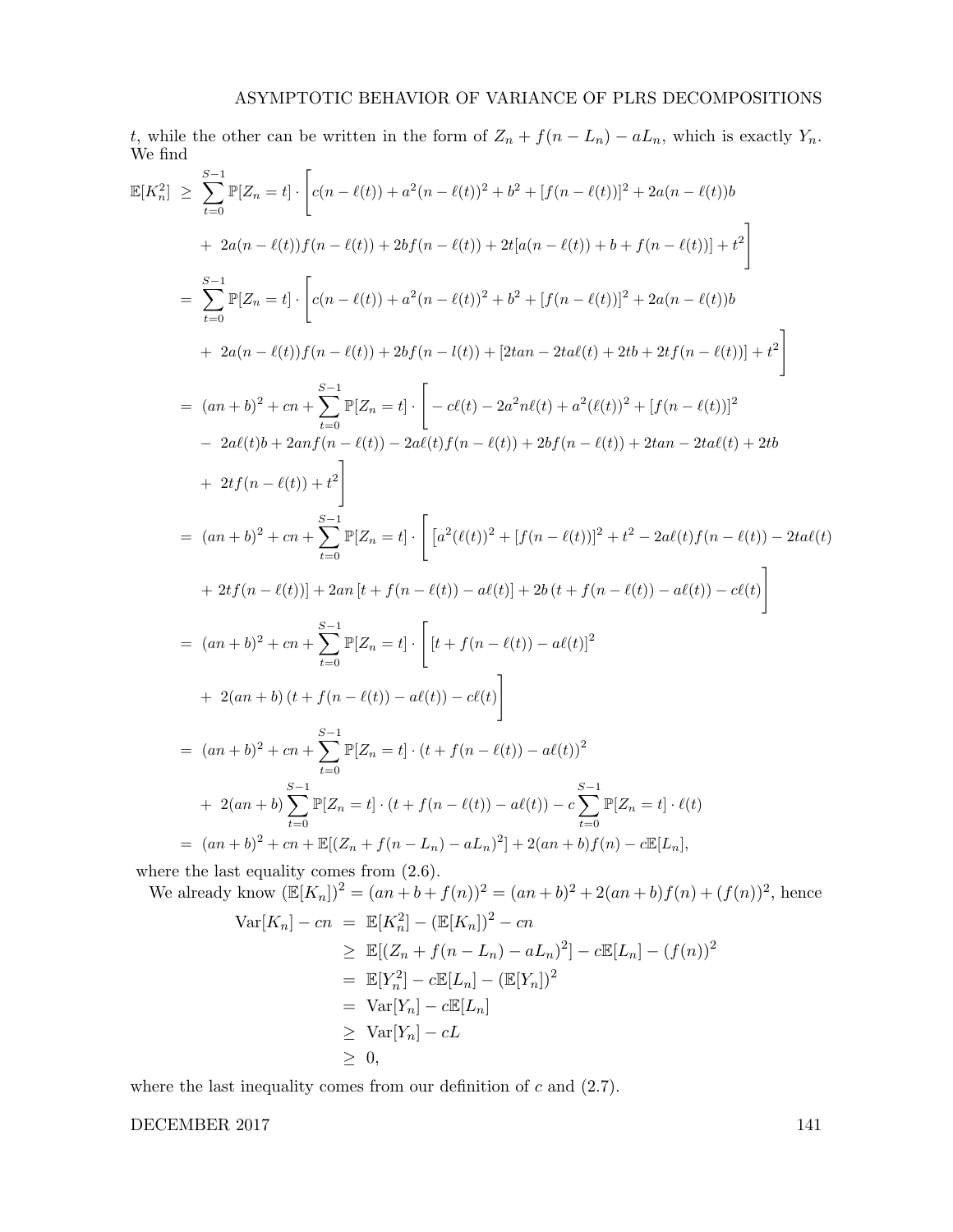Therefore,  $\text{Var}[K_n] \geq cn$  for all  $n > L$ . In other words, if  $\text{Var}[K_n] = Cn + d + o(1)$ , then  $C \geq c > 0.$ 

#### **REFERENCES**

- [1] H. Alpert, Differences of multiple Fibonacci numbers, Integers: Electronic Journal of Combinatorial Number Theory 9 (2009), 745–749.
- [2] I. Ben-Ari and S. J. Miller, A Probabilistic Approach to Generalized Zeckendorf Decompositions, 30 (2016), no. 2, 1302–1332.
- [3] A. Best, P. Dynes, X. Edelsbrunner, B. McDonald, S. J. Miller, K. Tor, C. Turnage-Butterbaugh, M. Weinstein, Gaussian Distribution of Number Summands in Zeckendorf Decompositions in Small Intervals, Fibonacci Quarterly. (52 (2014), no. 5, 47–53).
- [4] M. Catral, P. Ford, P. E. Harris, S. J. Miller, and D. Nelson, Generalizing Zeckendorf 's Theorem: The Kentucky Sequence, Fibonacci Quarterly. (52 (2014), no. 5, 68–90).
- [5] M. Catral, P. Ford, P. E. Harris, S. J. Miller, and D. Nelson, Legal Decompositions Arising from Nonpositive Linear Recurrences, preprint 2016 (expanded arXiv version). http://arxiv.org/pdf/1606.09312.
- [6] M. Catral, P. Ford, P. E. Harris, S. J. Miller, D. Nelson, Z. Pan and H. Xu, New Behavior in Legal Decompositions Arising from Non-positive Linear Recurrences, preprint 2016 (expanded arXiv version). http://arxiv.org/pdf/1606.09309.
- [7] D. E. Daykin, Representation of Natural Numbers as Sums of Generalized Fibonacci Numbers, J. London Mathematical Society 35 (1960), 143–160.
- [8] P. Demontigny, T. Do, A. Kulkarni, S. J. Miller, D. Moon and U. Varma, Generalizing Zeckendorf 's Theorem to f-decompositions, Journal of Number Theory 141 (2014), 136–158.
- [9] P. Demontigny, T. Do, A. Kulkarni, S. J. Miller and U. Varma, A Generalization of Fibonacci Far-Difference Representations and Gaussian Behavior, Fibonacci Quarterly 52 (2014), no. 3, 247–273.
- [10] M. Drmota and J. Gajdosik, The distribution of the sum-of-digits function, J. Théor. Nombrés Bordeaux 10 (1998), no. 1, 17–32.
- [11] P. J. Grabner and R. F. Tichy, Contributions to digit expansions with respect to linear recurrences, J. Number Theory 36 (1990), no. 2, 160–169.
- [12] P. J. Grabner, R. F. Tichy, I. Nemes, and A. Pethö, *Generalized Zeckendorf expansions*, Appl. Math. Lett. 7 (1994), no. 2, 25–28.
- [13] N. Hamlin, Representing Positive Integers as a Sum of Linear Recurrence Sequences, Fibonacci Quarterly 50 (2012), no. 2, 99–105.
- [14] V. E. Hoggatt, Generalized Zeckendorf theorem, Fibonacci Quarterly 10 (1972), no. 1 (special issue on representations), pages 89–93.
- [15] T. J. Keller, Generalizations of Zeckendorf 's theorem, Fibonacci Quarterly 10 (1972), no. 1 (special issue on representations), pages 95–102.
- [16] M. Lamberger and J. M. Thuswaldner, Distribution properties of digital expansions arising from linear recurrences, Math. Slovaca 53 (2003), no. 1, 1–20.
- [17] T. Lengyel, A Counting Based Proof of the Generalized Zeckendorf 's Theorem, Fibonacci Quarterly 44 (2006), no. 4, 324–325.
- [18] C. G. Lekkerkerker, Voorstelling van natuurlyke getallen door een som van getallen van Fibonacci, Simon Stevin 29 (1951-1952), 190–195.
- [19] R. Li and S. J. Miller, Central Limit Theorems for gaps of Generalized Zeckendorf Decompositions, preprint 2016. http://arxiv.org/pdf/1606.08110.
- [20] M. Koloğlu, G. Kopp, S. J. Miller and Y. Wang, On the number of summands in Zeckendorf decompositions, Fibonacci Quarterly 49 (2011), no. 2, 116–130.
- [21] S. J. Miller and Y. Wang, From Fibonacci numbers to Central Limit Type Theorems, Journal of Combinatorial Theory, Series A 119 (2012), no. 7, 1398–1413.
- [22] S. J. Miller and Y. Wang, Gaussian Behavior in Generalized Zeckendorf Decompositions, Combinatorial and Additive Number Theory, CANT 2011 and 2012 (Melvyn B. Nathanson, editor), Springer Proceedings in Mathematics & Statistics (2014), 159–173.
- [23] W. Steiner, Parry expansions of polynomial sequences, Integers 2 (2002), Paper A14.
- [24] W. Steiner, The Joint Distribution of Greedy and Lazy Fibonacci Expansions, Fibonacci Quarterly 43 (2005), 60–69.